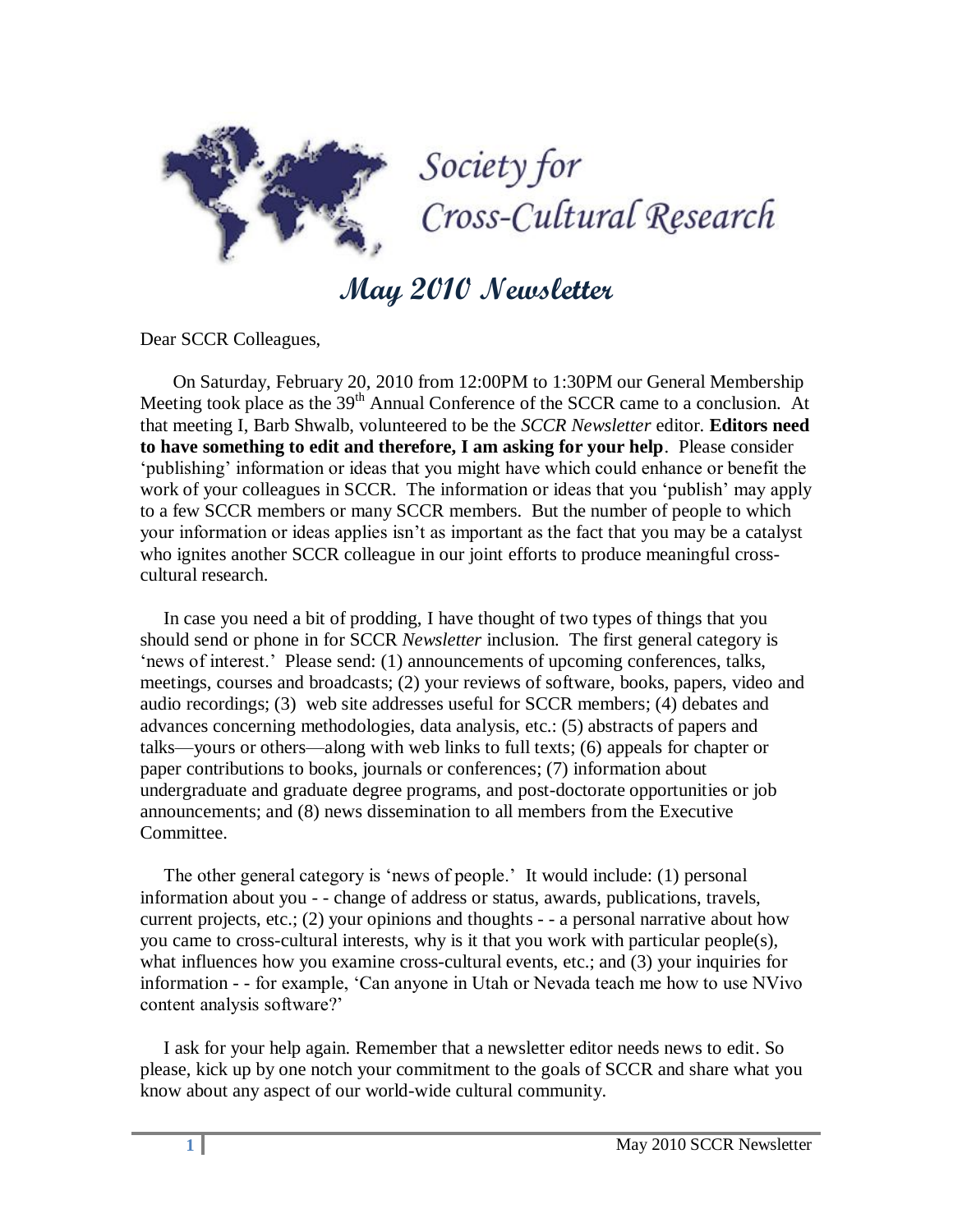## **News of Interest**

On February  $20^{th}$  the  $39^{th}$  Annual Conference of the SCCR concluded. The conference was successful on many different fronts. In no particular order, success was defined by the following events.

A recently (2007) organized group, the American Anthropological Association Children and Childhood Interest Group (AAACIG), had its first joint meeting with us. The AAACIG has as a goal cultural and cross-cultural investigation of children's lives beyond the academic information provided in classrooms. The group takes the methodological approach of child-as-agent as well as child-as-impacted by environment. AAACIG attendees were a diverse group with regard to their occupations, methodological approaches, particular interests and research settings. The joint meetings between SCCR and AAACIG seem to be a beneficial match-up and the SCCR Executive Committee hopes it will continue. The conference program that was e-mailed to you lists the papers presented at AAACIG sessions. The group's web address is www.aaacig.org.

SASci met jointly with us as they have since 2005. Once again it was intellectually and personally stimulating to interact with SASci's members. SASci gave tribute to the life and work of Melvin Ember; a dedicated, active, influential and much respected SaSci leader. SaSci paper sessions were dedicated to memories of Mel and a special tribute to him was published in the most recent issue of *Cross-Cultural Research*. SaSci's web address is www.anthrosciences.org.

Other defining events of the successful conference included the large number of international participants who represented 20 countries. SCCR set a new standard of inclusion for itself and there is justifiable pride in this accomplishment. An increase in student participation was also evident. This year's conference set a new record for the largest number of students attending and for the largest number of students presenting research. Twenty-nine students attended the social that was organized as a special venue for them. This was the largest group ever to attend the student function.

All of the successes of the 2010 conference reflect the hard work, consistent efforts and excellent organizational skills of SCCR President, Dr. Ziarat Hossain. Many thanks are extended to Zia, to those who worked with Zia to make the conference wonderful and to Zia's wife (Rozy) and children who supported his SCCR responsibilities.

SCCR's President-Elect (the person who puts together next year's conference) is Dr. Deborah Best of Wake Forest University. Debbie can be contacted at best@wfu.edu. She has already negotiated and booked the hotel for the  $40<sup>th</sup>$  Annual Conference of the SCCR. In 2011 we meet in Charleston, SC, from February  $16 - 20$  at the Francis Marion Hotel (www.francismarionhotel.com/). Debbie suggests that we look at the website to learn more about this historic register hotel named after the "Swamp Fox" of the Revolutionary War. Coincidently, at the same time as our meetings, the Southeastern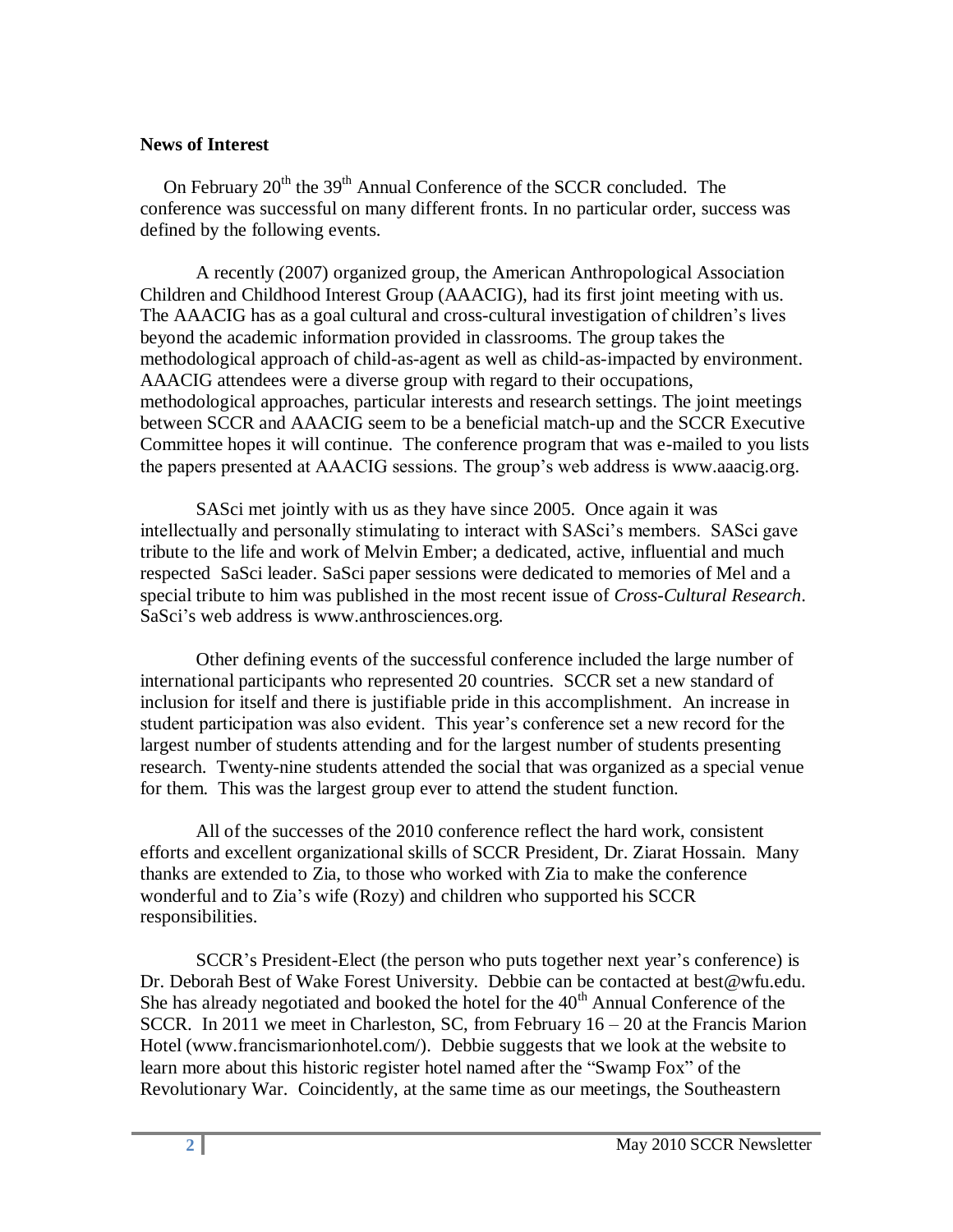Wildlife Exposition (www.sewe.com/index.php) events will be held in the town square across from the Francis Marion Hotel. Debbie was able to get a room rate of \$139 a night. So students, find a friend or two to share a room, and join non-student SCCR members in the second most popular tourist destination city in the US, Charleston (second to San Francisco, according to Debbie Best). What a nice time and event to look forward to!!

## **News of People**

## 2010 Conference Award Winners:

The 2010 *Leigh Minturn Award for Early Career Cross-Cultural Research* went to Brien Ashdown who has just completed his first year as assistant professor at the University of Alaska, Fairbanks.

The 2010 *[John & Beatrice Whiting Award for Student in Cross-Cultural Studies](http://www.sccr.org/whiting.pdf)*  was awarded to Carrie M. Brown, St. Louis University.

The Best Student Paper award authors are Ji-Hong Cheong and Seon-Woo Lee of Yonsei University in South Korea. Their paper was titled *The Influence of Depression on the Life Satisfaction of the Elderly People Living Alone.*

The Best Student Poster award author is Prarthana Pant of Syracuse University, NY and G.B. Pant University, India. The poster title was *Belief Systems of Indian Youth (in USA and India) Regarding Parenthood and Parenting Roles*.

Seinenu M. Thein (seinenu@ucla.edu) has volunteered to work with the SCCR Executive Board on student-related issues. Seinenu is a native of Burma and is currently a third-year doctoral student. Please contact her if you are willing to serve SCCR in any capacity or if you have questions about the roles available for students. Seinenu wants to increase student activity within SCCR and to make student involvement more apparent.

SCCR wants to increase international representation. To that end, several SCCR members will pool their talents and figure ways to attract members outside the US. These volunteers are: Ramadan Ahmed of Kuwait University (ramadan81am@hotmail.com); Fatos Erkman of Bogazici University, Turkey (ferkman@gmail.com); Wally Karnilowicz of Victoria University, Australia (wally.karnilowicz@vu.edu.au); Takashi Naito of Ochanomizu University, Japan (NaitoT@aol.com); Dung Ngo at University of Wisconsin, La Cross (ngo.dung@uwlax.edu); Anisoara Popa of Danubius University, Romania (apoparo@yahoo.com); and Tiia Tulviste of University of Tartu, Estonia (Tiia.Tulviste@ut.ee). If you have any ideas about increasing 'foreign' participation, please contact any, or all, of these volunteers. They want very much to hear from you.

David Shwalb (shwalb@suu.edu), webmaster, has the SCCR home web page restored. It had been 'broken' since the end of February. You can go to www. sccr.org to see all the photos taken by Rafael LaPorte during this year's conference meetings.